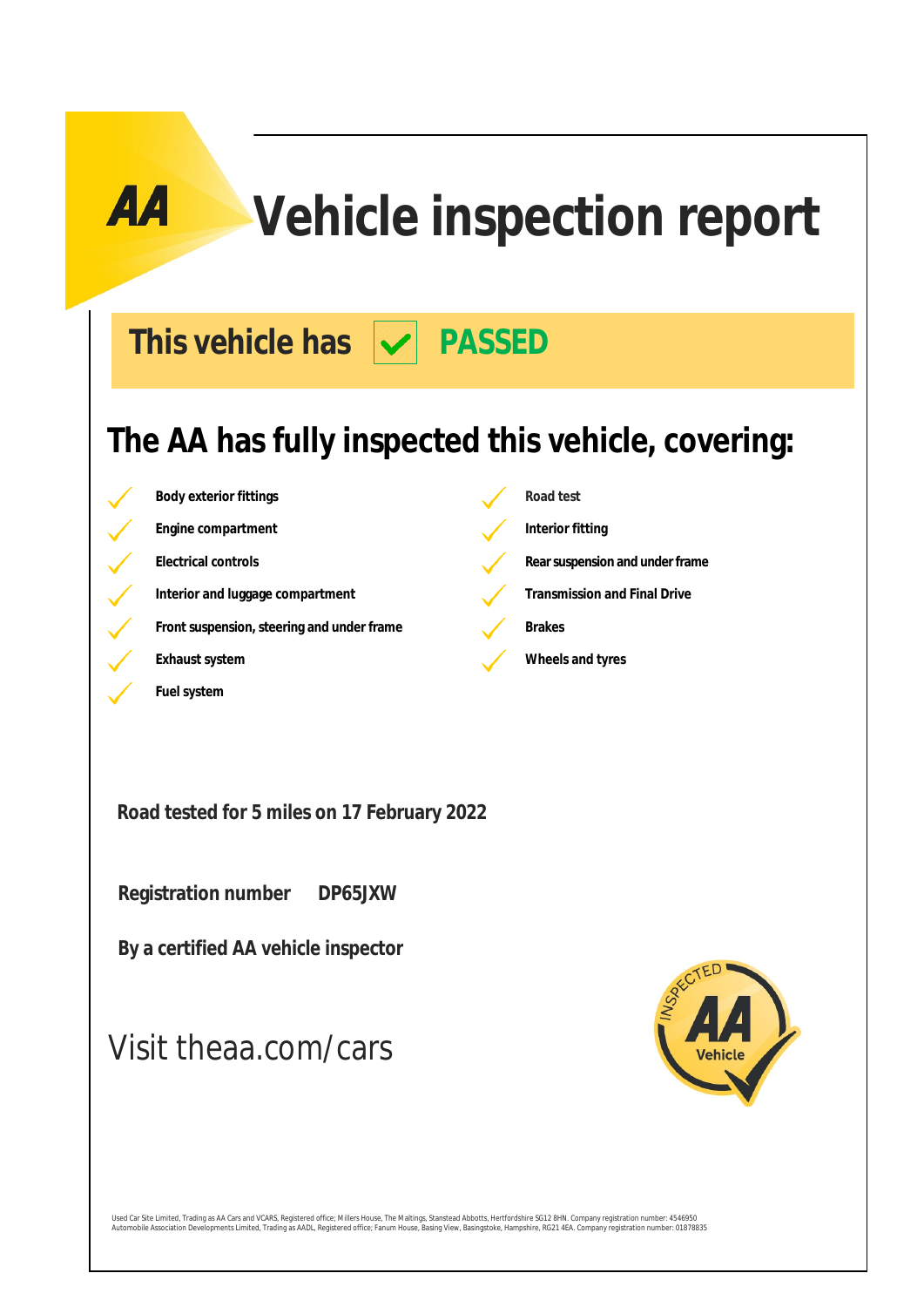$\overline{F}$ 

### **Vehicle Inspection Report** Dealer's Name: **Supreno Cars**

| <b>Inspection Number:</b> | <b>BVI603376</b> |
|---------------------------|------------------|
| Status:                   | <b>PASS</b>      |

#### **Key for points in the following sections:**

| P             | <b>Pass</b>                                                                                    |                                 |       |
|---------------|------------------------------------------------------------------------------------------------|---------------------------------|-------|
| F.            | Fail                                                                                           |                                 |       |
| A             | Advisory                                                                                       |                                 |       |
| N/A           | Not applicable                                                                                 |                                 |       |
|               | Please note: Right = Offside (O/S) and Left = Nearside (N/S) as viewed from the driver's seat. |                                 |       |
|               | <b>General Information:</b>                                                                    |                                 |       |
| Registration: | DP65JXW                                                                                        | Mileage at start of inspection: | 26489 |

| Make:  | <b>LAND ROVER</b>                         | Colour:   | <b>WHITE</b>     |
|--------|-------------------------------------------|-----------|------------------|
| Model: | <b>DEFENDER 90 XS TD</b>                  | VIN.      | SALLDWBP7GA48906 |
|        | Ramp Available: No - inspected using jack | Fuel Type | <b>Diesel</b>    |

### **Body Exterior Fittings:**

| <b>Bonnet Catch</b>                        | P   | <b>Bonnet Hinges</b>               | P   |
|--------------------------------------------|-----|------------------------------------|-----|
| Door Locks and Operation                   | P   | Fuel Filler Cover/Flap             | Р   |
| Panoramic Roof                             | N/A | <b>Registration Plates</b>         | P   |
| Sunroof/Convertible Operation              | N/A | Windscreen and Glass               | Р   |
|                                            |     |                                    |     |
| <b>Interior Fittings:</b>                  |     |                                    |     |
| Air Vents and Operation                    | P   | Boot/Tailgate Lock and Operation   | P   |
| <b>Mirrors</b>                             | P   | Roof Blind Condition and Operation | N/A |
| Seat Adjustment                            | P   | <b>Seatbelts</b>                   | P   |
| <b>Engine Compartment:</b>                 |     |                                    |     |
| <b>Abnormal Noises</b>                     | P   | Antifreeze Strength                | P   |
| <b>Auxiliary Drive Belts</b>               | P   | <b>Brake Fluid Level</b>           | P   |
| <b>Clutch Fluid Level</b>                  | N/A | Coolant Cap                        | P   |
| <b>Coolant Leaks</b>                       | P   | <b>Coolant Level and Condition</b> | P   |
| <b>Engine Mountings</b>                    | P   | Engine Oil Level                   | P   |
| Excessive Fumes/Smoke                      | P   | <b>Fuel Pipes</b>                  | P   |
| <b>Hoses/Pipes Condition</b>               | P   | <b>Idle Speed</b>                  | Р   |
| Oil/Fluid Leak(s)                          | P   | Power Steering Fluid Level         | P   |
| Turbo/Supercharger Abnormal<br>Noise/Leaks | P   |                                    |     |
| <b>Electrical System and Controls:</b>     |     |                                    |     |
| Air Condition Operation                    | P   | Auto Stop Start Function           | N/A |

Visit theaa.com/cars

Used Car Site Limited, Trading as AA Cars and VCARS, Registered office; Millers House, The Maltings, Stanstead Abbotts, Hertfordshire, SG12 8HN. Company registration number: 4546950<br>Automobile Association Developments Limi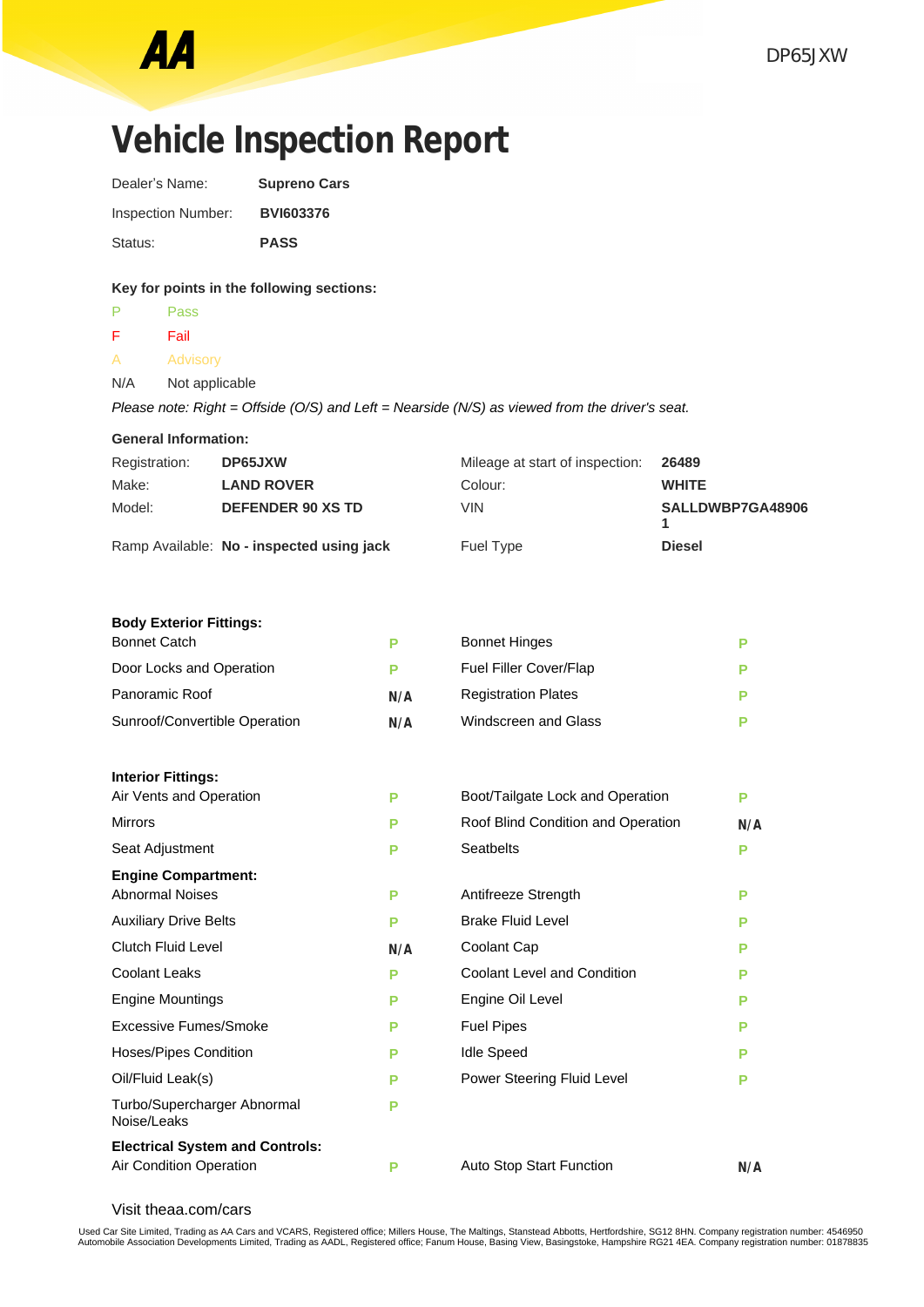## **Vehicle Inspection Report**

| <b>Auxiliary Lights</b>                   | P | 12V Battery visual condition           | P   |
|-------------------------------------------|---|----------------------------------------|-----|
| <b>Brake Lights</b>                       | Р | <b>Controls/Switches</b>               | P   |
| Fog Lights                                | Р | <b>Headlamp Washers</b>                | N/A |
| Headlights                                | Р | Horn                                   | Р   |
| Indicator/Hazard Lights                   | P | Instruments                            | P   |
| <b>Interior Lights</b>                    | P | Number Plate Lights                    | P   |
| Panel Lights                              | P | Reverse Lights                         | Р   |
| Side/Running Lights                       | P | Start Button/Ignition Lock             | P   |
| <b>Window Operation</b>                   | P | Wipers and Washers                     | P   |
| Front Suspension, Steering and Underbody: |   |                                        |     |
| Anti-Roll Bar and Links                   | Р | Engine Underside Leakage               | P   |
| Power Steering Operation                  | P | <b>Shock Absorbers Condition/Leaks</b> | P   |
| Springs/Suspension Units                  | P | Steering and Ball Joint                | P   |
| <b>Steering Pipes/Hoses</b>               | P | <b>Steering Rack Gaitors</b>           | P   |
| Steering Rack/Box                         | Р | <b>Subframe Condition/Mountings</b>    | P   |
| <b>Suspension Arms/Bushes</b>             | Р | <b>Underbody Condition</b>             | P   |
| Wheel Hubs/Bearings                       | Р |                                        |     |
| <b>Rear Suspension and Underbody:</b>     |   |                                        |     |
| Anti-Roll Bar and Links                   | Р | Engine Underside Leakage               | Р   |
| <b>Shock Absorbers Condition/Leaks</b>    | Р | Springs/Suspension Units               | P   |
| Subframe Condition/Mounting               | Р | <b>Suspension Arms/Bushes</b>          | P   |
| <b>Underbody Condition</b>                | P | Wheel Hubs/Bearings                    | Р   |
| <b>Transmission/Final Drive:</b>          |   |                                        |     |
| <b>Casings Condition</b>                  | P | Clutch Hydraulic System                | P   |
| <b>Clutch Operation</b>                   | Р | <b>Driveshaft Assembly</b>             | Р   |
| Front CV Boots                            | Р | Gear Linkage Operation (wear)          | Р   |
| Mountings                                 | Р | Oil/Fluid Leaks                        | P   |
| Propshaft                                 | P | Propshaft Bearings/Supports            | Р   |
| Rear CV Boots                             | P | Universal Joints                       | Р   |
| <b>Abnormal Noises</b>                    | P |                                        |     |
| <b>Exhaust:</b>                           |   |                                        |     |
| Catalytic Converter(s) Condition          | Р | <b>Diesel Particulate Filter</b>       | Р   |
| <b>Heat Shields/Mountings</b>             | P | Joints/Couplings                       | Р   |
| <b>Manifold Condition</b>                 | Р | Pipes Condition                        | Р   |
| Silencer(s)                               | Р |                                        |     |
| <b>Fuel System:</b>                       |   |                                        |     |
| <b>Breather Pipes</b>                     | Р | <b>Evidence of Leaks</b>               | P   |
| <b>Fuel Lines</b>                         | Р | Tank                                   | Р   |
| <b>Tank Fixings</b>                       | Р |                                        |     |

Visit theaa.com/cars

Used Car Site Limited, Trading as AA Cars and VCARS, Registered office; Millers House, The Maltings, Stanstead Abbotts, Hertfordshire, SG12 8HN. Company registration number: 4546950<br>Automobile Association Developments Limi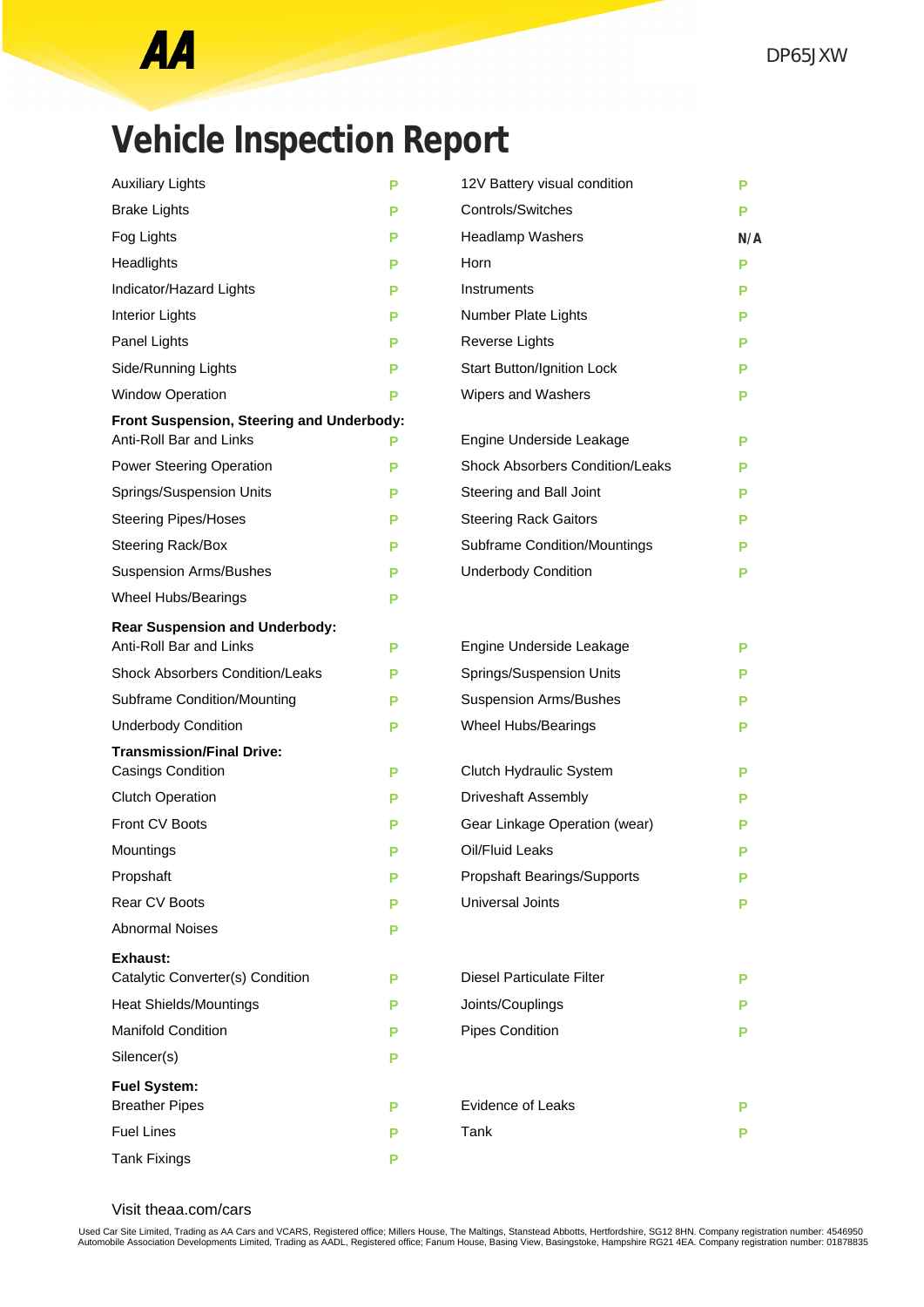## **Vehicle Inspection Report**

#### **Brakes:**

| <b>Brake Pedal Operation</b>       | P   | <b>Brake Pipes</b>                | P   |
|------------------------------------|-----|-----------------------------------|-----|
| Discs/Pads (if visible)            | P   | <b>Flexible Hoses</b>             | Р   |
| <b>Fluid Leaks</b>                 | P   | Handbrake Operation               | Р   |
| Pedal and Pad/Linkage              | Р   | Servo/Power Assistance            | Р   |
| <b>Wheels and Tyres:</b>           |     |                                   |     |
| Front Left Damage                  | P   | Front Right Damage                | P   |
| Rear Left Damage                   | P   | Rear Right Damage                 | Р   |
| Spare Damage                       | P   | Locking Wheel Key Present         | N/A |
| <b>Road Test:</b>                  |     |                                   |     |
| Auto Changes/Kickdown              | N/A | <b>Auto Gearbox Park Function</b> | N/A |
| Auto Gearbox Sports Function       | N/A | <b>Brakes (Vibration/Noise)</b>   | Р   |
| Cruise Control                     | N/A | Engine Noise (Abnormal)           | Р   |
| Engine Performance                 | P   | <b>Exhaust Smoke</b>              | Р   |
| General Steering/Handling          | P   | <b>Hot Restarting</b>             | Р   |
| <b>Instrument Control/Function</b> | P   | <b>Overheating Evidence</b>       | P   |
| Paddle Controls                    | N/A | <b>Parking Sensors</b>            | N/A |
| Road Holding/Stability             | P   | <b>Steering Effort</b>            | P   |
| <b>Suspension Noise</b>            | P   |                                   |     |
| <b>Warning Lights:</b>             |     |                                   |     |
| <b>Warning Lights</b>              | P   |                                   |     |
| <b>Battery Voltages</b>            |     |                                   |     |
| <b>Battery Voltage Static</b>      | P   |                                   |     |
| <b>Battery Voltage Charging</b>    | P   |                                   |     |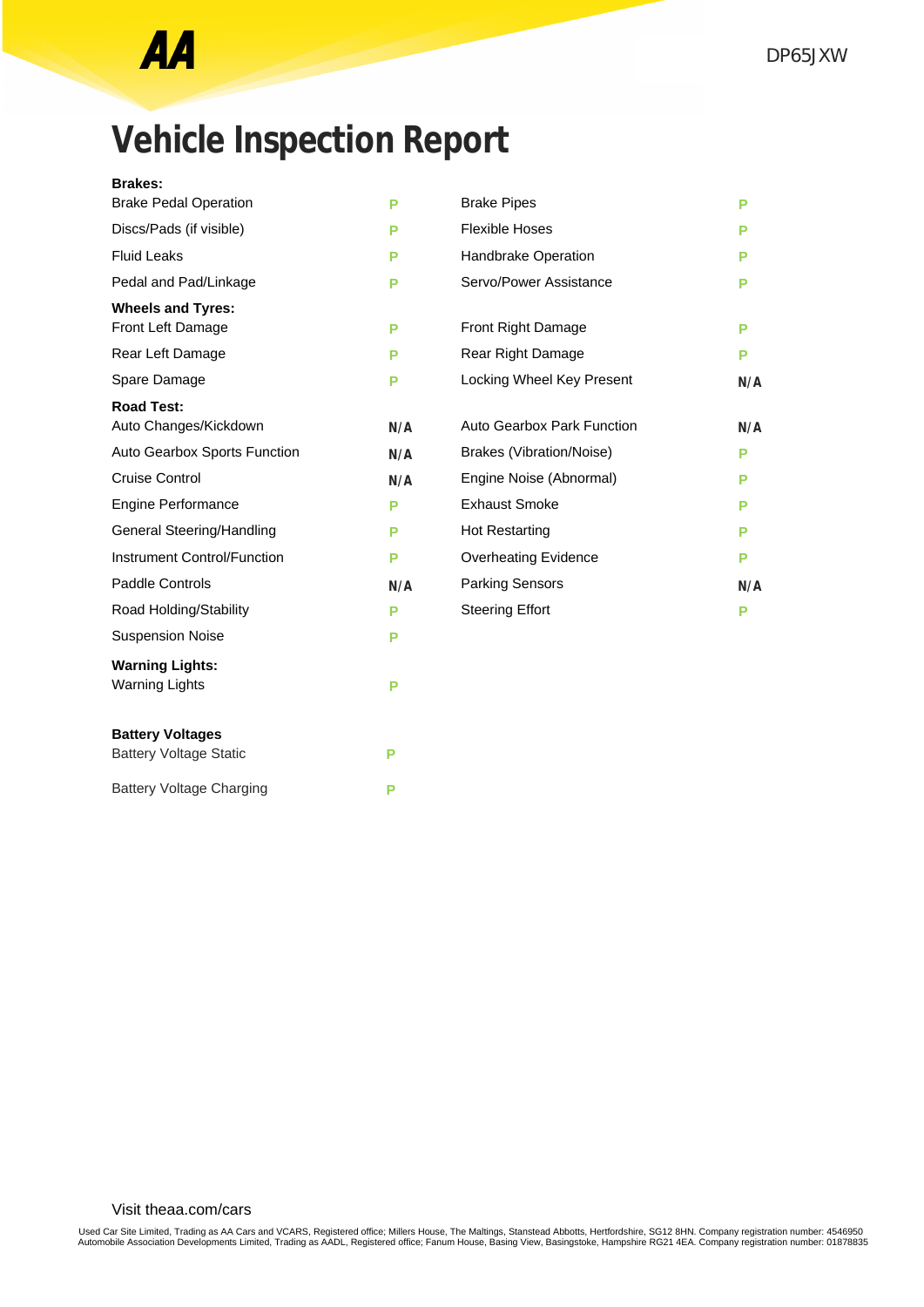## **Vehicle Inspection Report**

### **Wheels & Tyres**

Puncture onward travel: **Spare**

| <b>Position</b>    | <b>Manufacturer</b> | <b>Tyre Width</b> | <b>Profile</b> | <b>Wheel Size Speed</b> | <b>Rating</b> | <b>Wheel Type</b> | <b>Tread</b><br>(mm) |
|--------------------|---------------------|-------------------|----------------|-------------------------|---------------|-------------------|----------------------|
| Left Front         | Goodyear            | 235               | 85             | 16                      | W             | Allov             | 7.2                  |
| <b>Right Front</b> | Goodyear            | 235               | 85             | 16                      | W             | Alloy             | 7.6                  |
| Left Rear          | Goodyear            | 235               | 85             | 16                      | W             | Allov             | 8                    |
| <b>Right Rear</b>  | Goodyear            | 235               | 85             | 16                      | W             | Allov             | 9                    |
| Spare              | Goodyear            | 235               | 85             | 16                      | W             | Alloy             | 9.9                  |

#### **Road Test**

Test distance: **5 miles** Speed achieved up to: **70 mph** 

| Dealer's Name | <b>Supreno Cars</b> |
|---------------|---------------------|
| Date          | 17 February 2022    |

#### **Rectification Required:**

**Advisories**